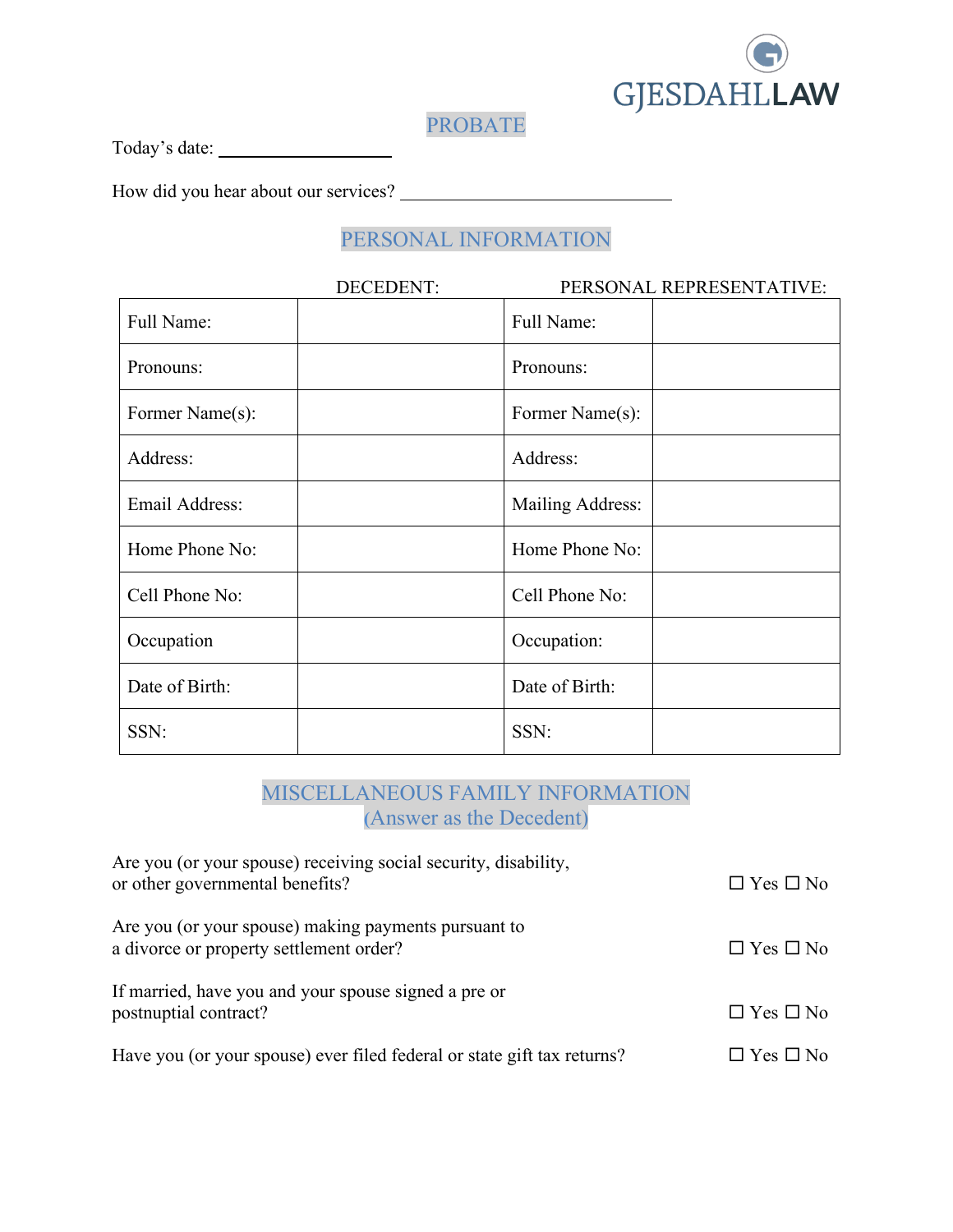| Do you have your ORIGINAL Trust/Will or know its location?                              | $\Box$ Yes $\Box$ No |
|-----------------------------------------------------------------------------------------|----------------------|
| Are you (or your spouse) currently the beneficiary of anyone else's trust?              | $\Box$ Yes $\Box$ No |
| Do any of your children have special educational, medical, or physical needs?           | $\Box$ Yes $\Box$ No |
| Do any of your children receive governmental support or benefits?                       | $\Box$ Yes $\Box$ No |
| Do you provide primary or other major financial support to adult children<br>or others? | $\Box$ Yes $\Box$ No |

# CHILDREN

|                                                                                   |  |  | Full legal name: Nickname: Nickname: Nickname:                                                  |
|-----------------------------------------------------------------------------------|--|--|-------------------------------------------------------------------------------------------------|
|                                                                                   |  |  | Date of birth: ___________________________________Gender: _______________________               |
|                                                                                   |  |  |                                                                                                 |
|                                                                                   |  |  |                                                                                                 |
|                                                                                   |  |  | County: _____________________________Home telephone: ____________________________               |
|                                                                                   |  |  | $\Box$ Natural $\Box$ Legally adopted $\Box$ Married $\Box$ Needs special care $\Box$ Dependent |
| Child of: $\square$ Both $\square$ Decedent only $\square$ Decedent's spouse only |  |  |                                                                                                 |
|                                                                                   |  |  |                                                                                                 |
|                                                                                   |  |  | Full legal name: Nickname: Nickname: Nickname:                                                  |
|                                                                                   |  |  |                                                                                                 |
|                                                                                   |  |  |                                                                                                 |
|                                                                                   |  |  |                                                                                                 |
|                                                                                   |  |  | County: ___________________________Home telephone: _____________________________                |
|                                                                                   |  |  | $\Box$ Natural $\Box$ Legally adopted $\Box$ Married $\Box$ Needs special care $\Box$ Dependent |
| Child of: $\square$ Both $\square$ Decedent only $\square$ Decedent's spouse only |  |  |                                                                                                 |
|                                                                                   |  |  |                                                                                                 |
|                                                                                   |  |  | Full legal name: Nickname: Nickname: Nickname:                                                  |
|                                                                                   |  |  |                                                                                                 |
|                                                                                   |  |  |                                                                                                 |
|                                                                                   |  |  |                                                                                                 |
|                                                                                   |  |  | County: _________________________Home telephone: _______________________________                |
|                                                                                   |  |  | $\Box$ Natural $\Box$ Legally adopted $\Box$ Married $\Box$ Needs special care $\Box$ Dependent |
| Child of: $\square$ Both $\square$ Decedent only $\square$ Decedent's spouse only |  |  |                                                                                                 |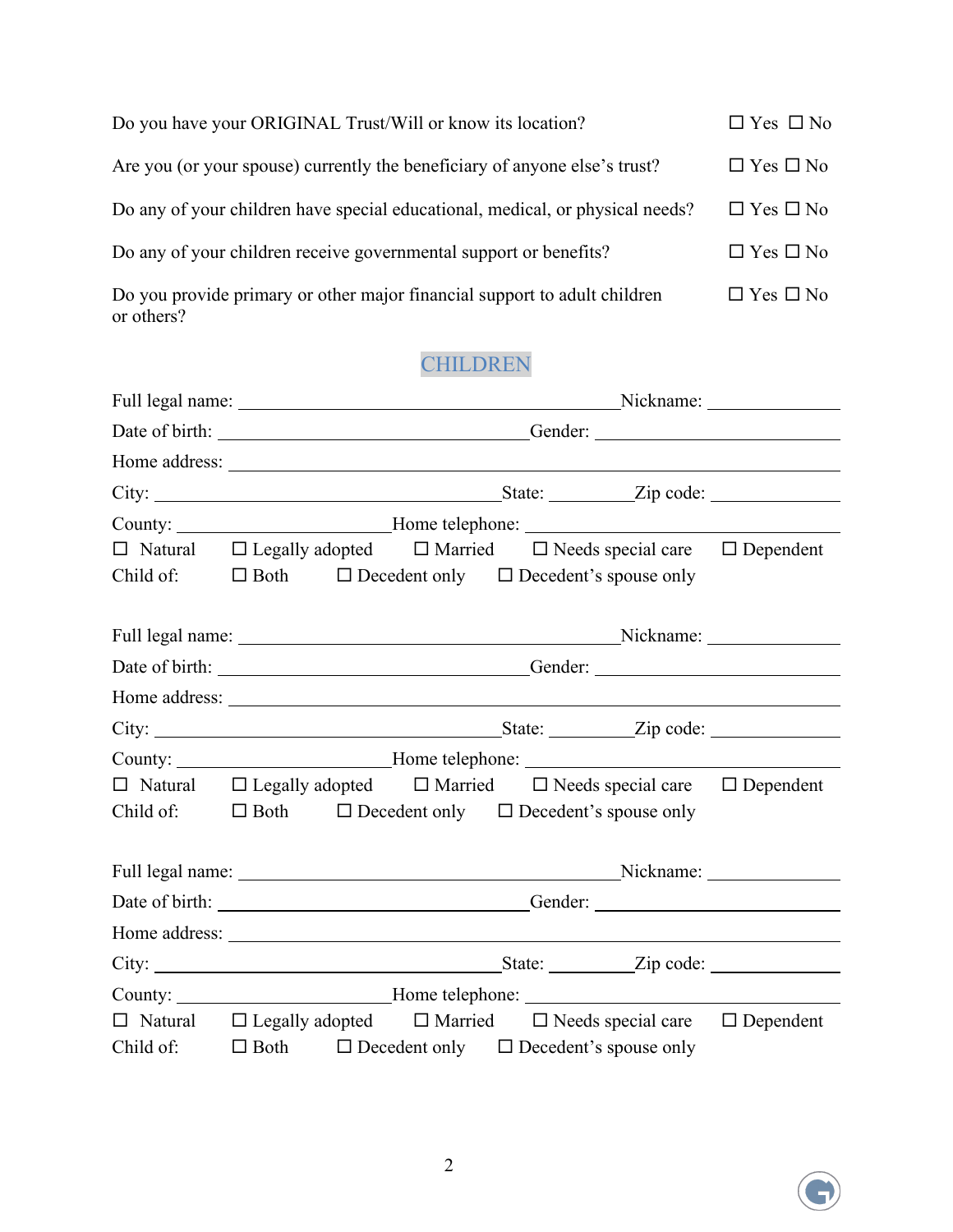|                | Full legal name: Nickname: Nickname: Nickname: |                                                                          |  |                                                                                                 |  |  |
|----------------|------------------------------------------------|--------------------------------------------------------------------------|--|-------------------------------------------------------------------------------------------------|--|--|
|                |                                                |                                                                          |  |                                                                                                 |  |  |
|                |                                                |                                                                          |  |                                                                                                 |  |  |
|                |                                                |                                                                          |  |                                                                                                 |  |  |
|                |                                                |                                                                          |  | County: ____________________________Home telephone: ____________________________                |  |  |
|                |                                                |                                                                          |  | $\Box$ Natural $\Box$ Legally adopted $\Box$ Married $\Box$ Needs special care $\Box$ Dependent |  |  |
|                |                                                | Child of: $\Box$ Both $\Box$ Decedent only $\Box$ Decedent's spouse only |  |                                                                                                 |  |  |
|                |                                                | BENEFICIARIES OTHER THAN CHILDREN                                        |  |                                                                                                 |  |  |
|                |                                                |                                                                          |  |                                                                                                 |  |  |
|                |                                                |                                                                          |  | Full legal name: Relationship to decedent:                                                      |  |  |
|                |                                                |                                                                          |  |                                                                                                 |  |  |
|                |                                                |                                                                          |  |                                                                                                 |  |  |
|                |                                                |                                                                          |  |                                                                                                 |  |  |
|                |                                                |                                                                          |  | County: __________________________Home telephone: ______________________________                |  |  |
|                |                                                |                                                                          |  | $\Box$ Married $\Box$ Divorced $\Box$ Widowed $\Box$ Single $\Box$ Needs special care           |  |  |
|                |                                                |                                                                          |  |                                                                                                 |  |  |
|                |                                                |                                                                          |  |                                                                                                 |  |  |
|                |                                                |                                                                          |  |                                                                                                 |  |  |
|                |                                                |                                                                          |  |                                                                                                 |  |  |
|                |                                                |                                                                          |  |                                                                                                 |  |  |
|                |                                                |                                                                          |  |                                                                                                 |  |  |
|                |                                                |                                                                          |  |                                                                                                 |  |  |
|                |                                                |                                                                          |  | County: _____________________________Home telephone: ____________________________               |  |  |
| $\Box$ Married |                                                | $\Box$ Divorced $\Box$ Widowed                                           |  | $\Box$ Single $\Box$ Needs special care                                                         |  |  |
|                |                                                |                                                                          |  |                                                                                                 |  |  |
|                |                                                |                                                                          |  |                                                                                                 |  |  |
|                |                                                |                                                                          |  |                                                                                                 |  |  |
|                |                                                |                                                                          |  |                                                                                                 |  |  |
|                |                                                |                                                                          |  |                                                                                                 |  |  |
|                |                                                |                                                                          |  |                                                                                                 |  |  |
|                |                                                |                                                                          |  |                                                                                                 |  |  |
|                |                                                |                                                                          |  | County: Mome telephone: Mome telephone:                                                         |  |  |
|                |                                                | $\Box$ Married $\Box$ Divorced $\Box$ Widowed                            |  | $\Box$ Single $\Box$ Needs special care                                                         |  |  |



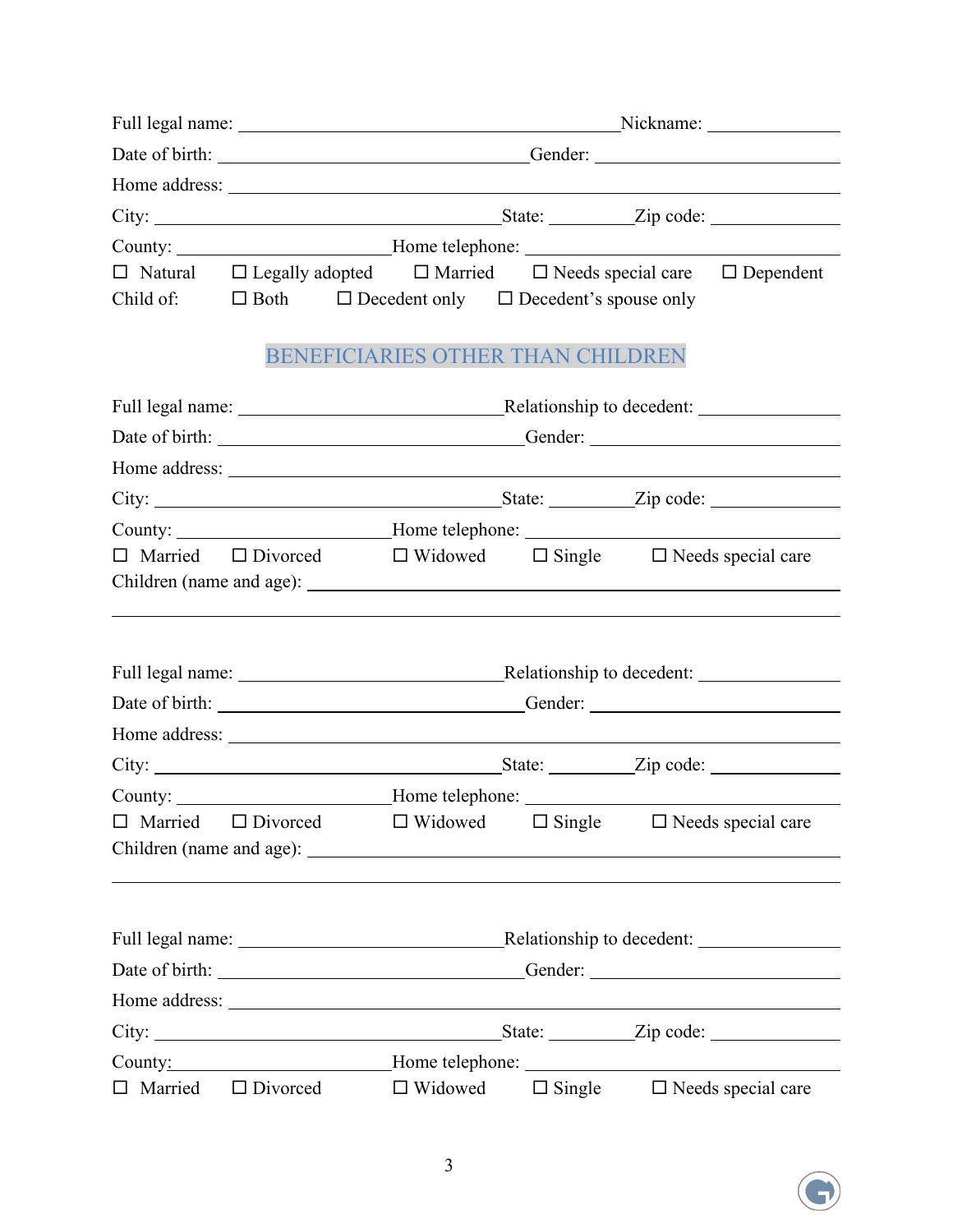$\overline{a}$ 

# POTENTIAL PERSONAL REPRESENTATIVE

| Date of birth: _________________________________Gender: _________________________ |                 |  |                   |  |
|-----------------------------------------------------------------------------------|-----------------|--|-------------------|--|
|                                                                                   |                 |  |                   |  |
|                                                                                   |                 |  |                   |  |
| County: ___________________________Home telephone: _____________________________  |                 |  |                   |  |
| $\Box$ Married $\Box$ Divorced $\Box$ Widowed $\Box$ Single                       |                 |  |                   |  |
|                                                                                   |                 |  |                   |  |
| Date of birth: _________________________________Gender: _________________________ |                 |  |                   |  |
|                                                                                   |                 |  |                   |  |
|                                                                                   |                 |  |                   |  |
| County: ___________________________Home telephone: _____________________________  |                 |  |                   |  |
| $\Box$ Married $\Box$ Divorced $\Box$ Widowed $\Box$ Single                       |                 |  |                   |  |
|                                                                                   |                 |  |                   |  |
|                                                                                   |                 |  |                   |  |
|                                                                                   |                 |  |                   |  |
|                                                                                   |                 |  |                   |  |
| County: ____________________________Home telephone: ____________________________  |                 |  |                   |  |
| $\Box$ Married $\Box$ Divorced $\Box$ Widowed $\Box$ Single                       |                 |  |                   |  |
|                                                                                   | <b>ADVISORS</b> |  |                   |  |
| Name:                                                                             |                 |  | <b>Telephone:</b> |  |
|                                                                                   |                 |  |                   |  |
|                                                                                   |                 |  |                   |  |
|                                                                                   |                 |  |                   |  |
|                                                                                   |                 |  |                   |  |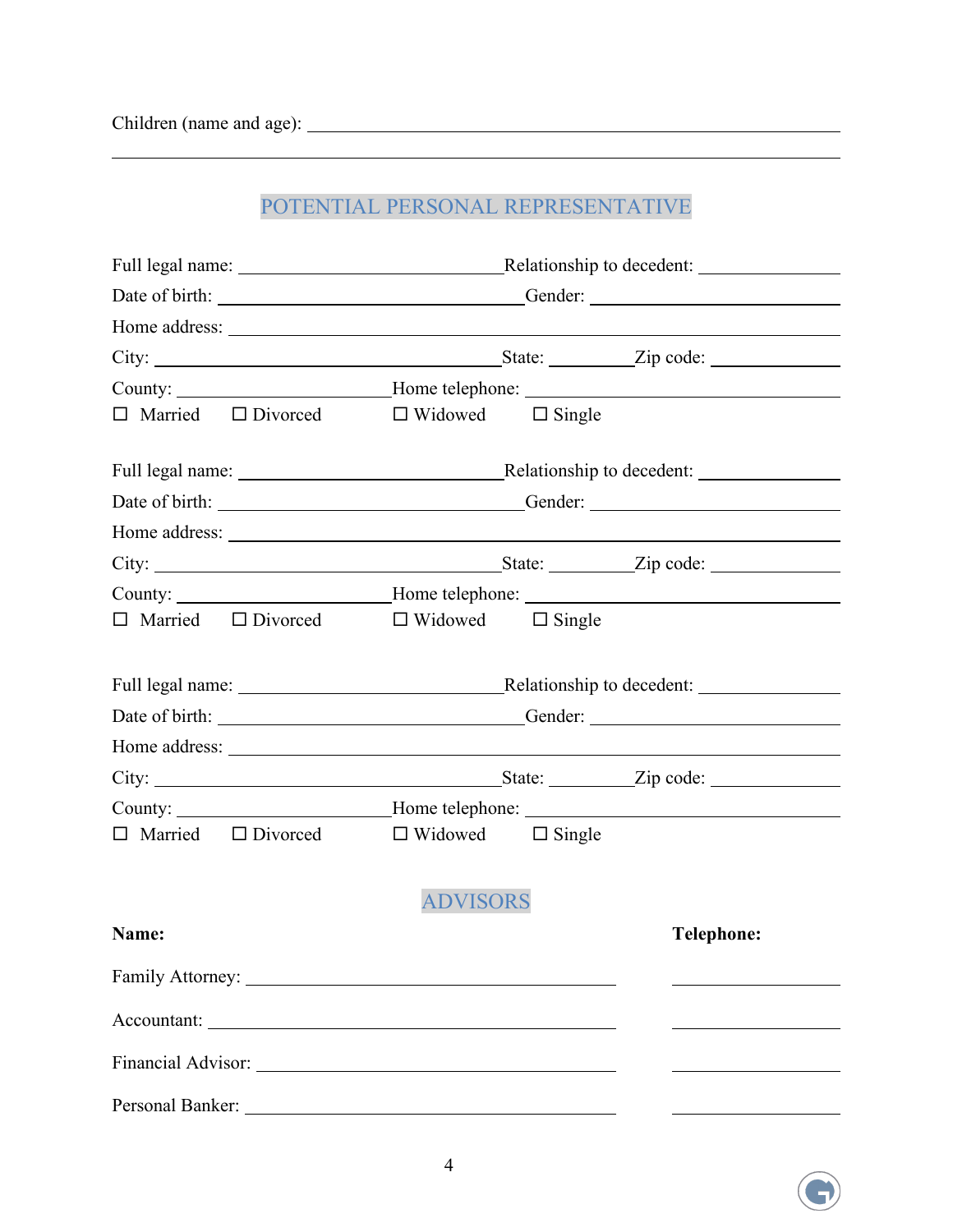Life Insurance Agent:

Stock Broker:

**WORKING WITH YOUR INVESTMENT AND TAX ADVISOR.** In order to provide the best total estate plan possible (choose and initial one) *I do, I do not* give permission to any representative of Gjesdahl Law, P.C. to communicate my estate planning information to, and receive personal financial information from, my investment and tax advisor(s). My advisors are:

| Financial Advisor's Name: | Phone: |  |
|---------------------------|--------|--|
| Tax Advisor's Name:       | Phone: |  |
|                           |        |  |

<u>Date:</u>

Potential Personal Representative Signature

#### INSTRUCTIONS FOR COMPLETING THE PERSONAL INFORMATION **CHECKLIST**

| <b>General Headings:</b> | This <i>Personal Information Checklist</i> is designed to help you list all<br>the property you own, how it is titled, and what it is worth. If you<br>own more property than can be listed on this checklist, use<br>additional sheets.                           |
|--------------------------|--------------------------------------------------------------------------------------------------------------------------------------------------------------------------------------------------------------------------------------------------------------------|
| <b>Type</b>              | Immediately after the heading for each kind of property is a brief<br>explanation of what property you should list under that heading.                                                                                                                             |
| "Owner" of Property      | How the property is owned is extremely important for purposes of<br>properly designing and implementing your estate plan. For each<br>property category, there is a column titled "Owner." When filling<br>in this column, please use the following abbreviations: |

| For Property Owned As: | With:                                               | Use:           |
|------------------------|-----------------------------------------------------|----------------|
| Community property     | Husband and wife together (not<br>in joint tenancy) | CP             |
| You only               | No other person. Sole and<br>separate property.     | S <sub>1</sub> |
| Spouse only            | No other person. Sole and<br>separate property.     | S <sub>2</sub> |
| In trust name          | Property which benefits you<br>held in trust        | T(CP, S1, S2)  |

5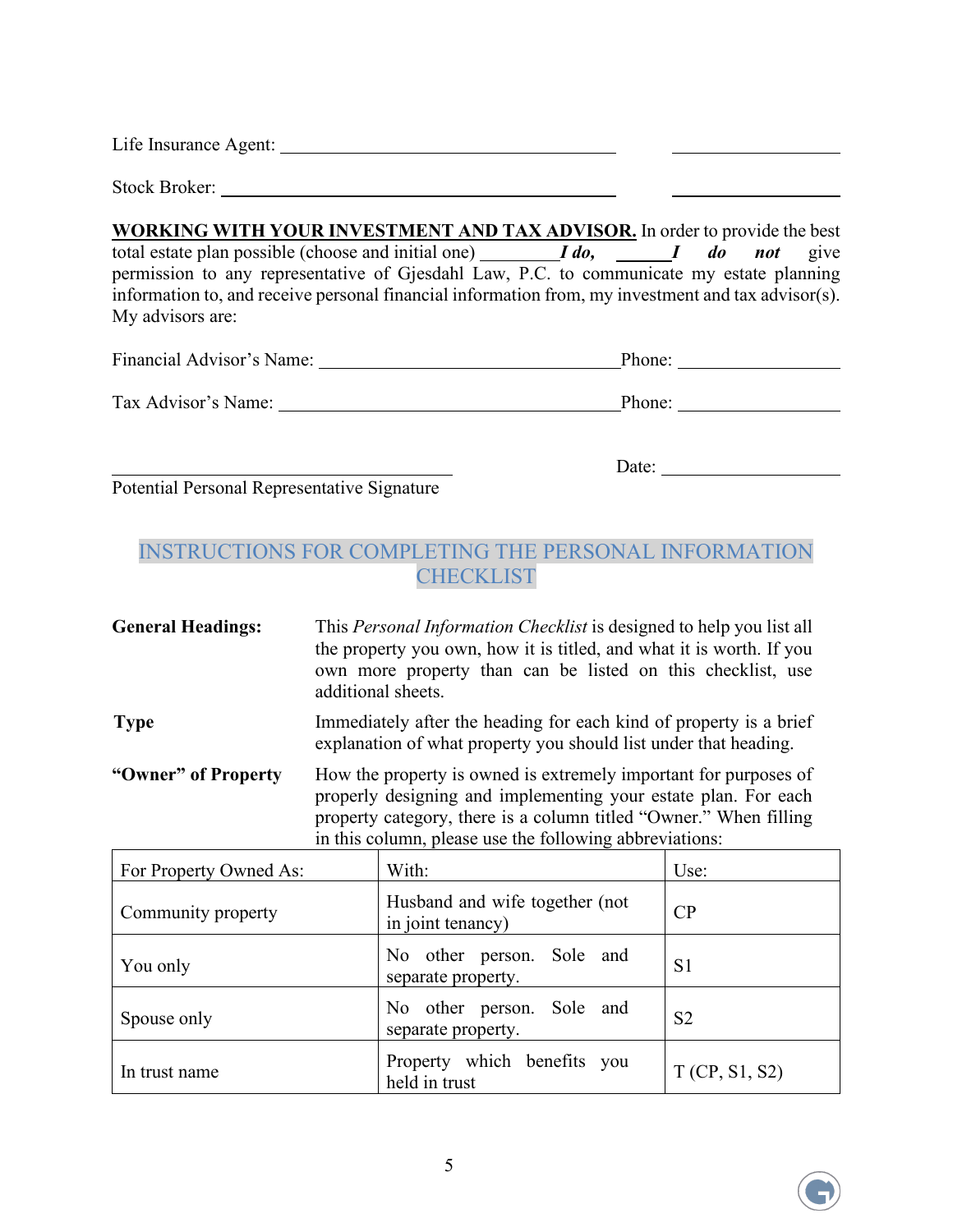| Joint tenancy     | A spouse                    | <b>JTS</b> |
|-------------------|-----------------------------|------------|
|                   | Someone other than a spouse | <b>JTO</b> |
| Tenancy in common | A spouse                    | <b>TCS</b> |
|                   | Someone other than a spouse |            |

### BANK ACCOUNTS

**Type:** Checking Account "CA", Savings Account "SA", Certificate of Deposit "CD" *(If an account is in the decedent's name for the benefit of a minor, please specify and give minor's name.)*

| <b>Name of Institution</b> | <b>Type of Account</b> | Owner | Amount |
|----------------------------|------------------------|-------|--------|
|                            |                        |       |        |
|                            |                        |       |        |
|                            |                        |       |        |
|                            |                        |       |        |
|                            |                        |       |        |
|                            |                        |       |        |
|                            |                        |       |        |

### REAL PROPERTY

**Type:** Land, buildings, homes. If the decedent has an interest in land or buildings that are owned in partnership with someone other than their spouse, you should list those under the "Partnership Interests" section. If two or more names are on a deed or contract that does not state the type of ownership, enter the property below and please use "?" for owner.

| <b>General Description</b><br>and/or Address | Owner | <b>Fair Market Value</b> | Mortgage/Loan |
|----------------------------------------------|-------|--------------------------|---------------|
|                                              |       |                          |               |
|                                              |       |                          |               |
|                                              |       |                          |               |
|                                              |       |                          |               |
|                                              |       |                          |               |

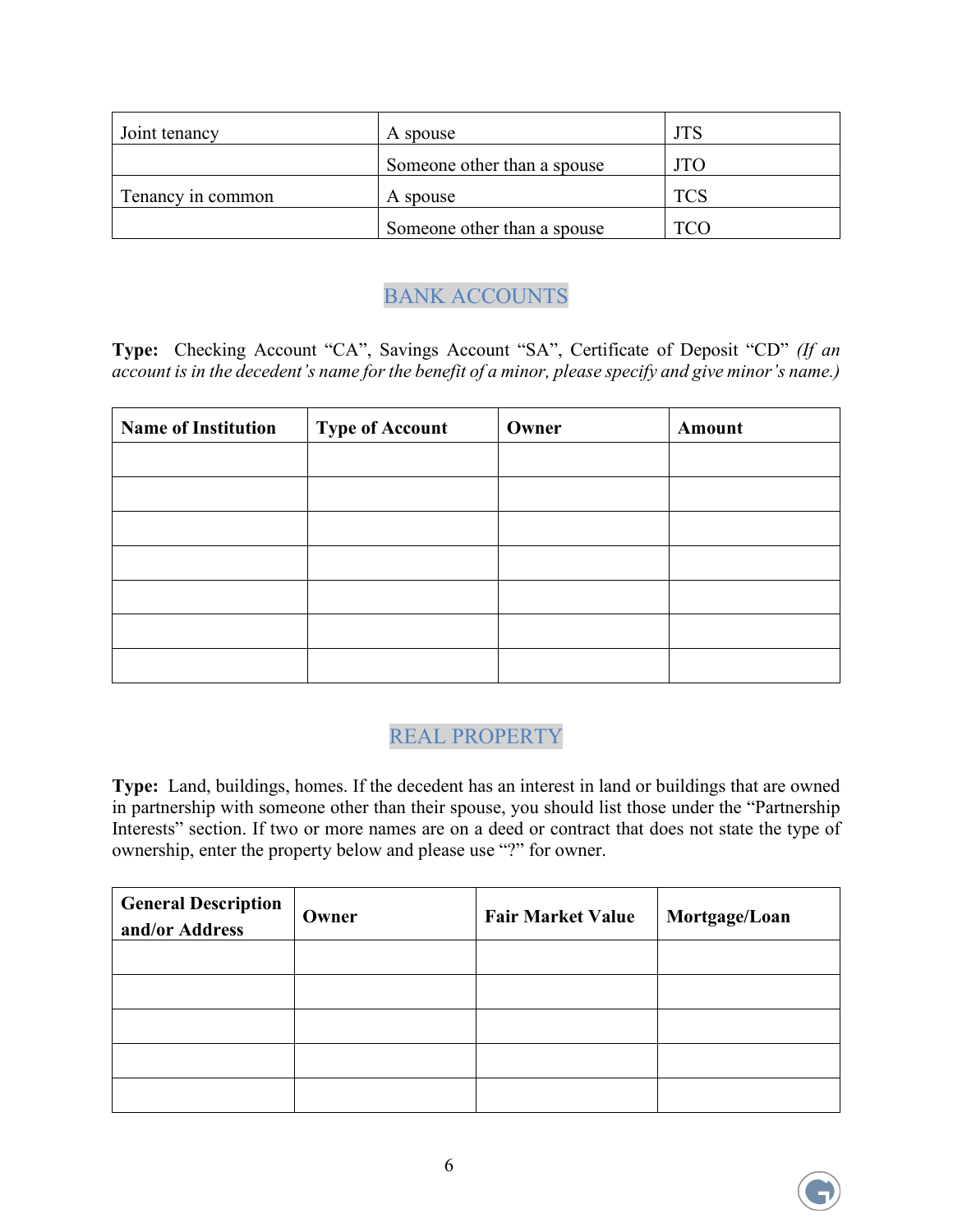#### BROKERAGE AND MUTUAL FUND ACCOUNTS (DO NOT INCLUDE RETIREMENT ACCOUNTS)

**Type:** Money Market "MM", Investment "I", Cash Management "CM", or other account that is in a street name

| <b>Name of Brokerage</b><br><b>Firm or Mutual</b><br>Fund | <b>Type</b> | Owner | <b>Amount</b> |
|-----------------------------------------------------------|-------------|-------|---------------|
|                                                           |             |       |               |
|                                                           |             |       |               |
|                                                           |             |       |               |
|                                                           |             |       |               |
|                                                           |             |       |               |
|                                                           |             |       |               |
|                                                           |             |       |               |

#### STOCK AND BOND CERTIFICATES NOT IN A BROKERAGE ACCOUNT

**Type:** Stock in publicly owned corporations which are stock traded on an exchange or over the counter. *(Stock owners in family, or nonpublicly traded companies, should be listed under "Corporate Business Interests." Stocks held in a street name, or investment account, should be listed under "Brokerage and Mutual Fund Accounts.")*

| Company | Owner | <b>Number of Shares</b> | <b>Fair Market Value</b> |
|---------|-------|-------------------------|--------------------------|
|         |       |                         |                          |
|         |       |                         |                          |
|         |       |                         |                          |
|         |       |                         |                          |
|         |       |                         |                          |
|         |       |                         |                          |
|         |       |                         |                          |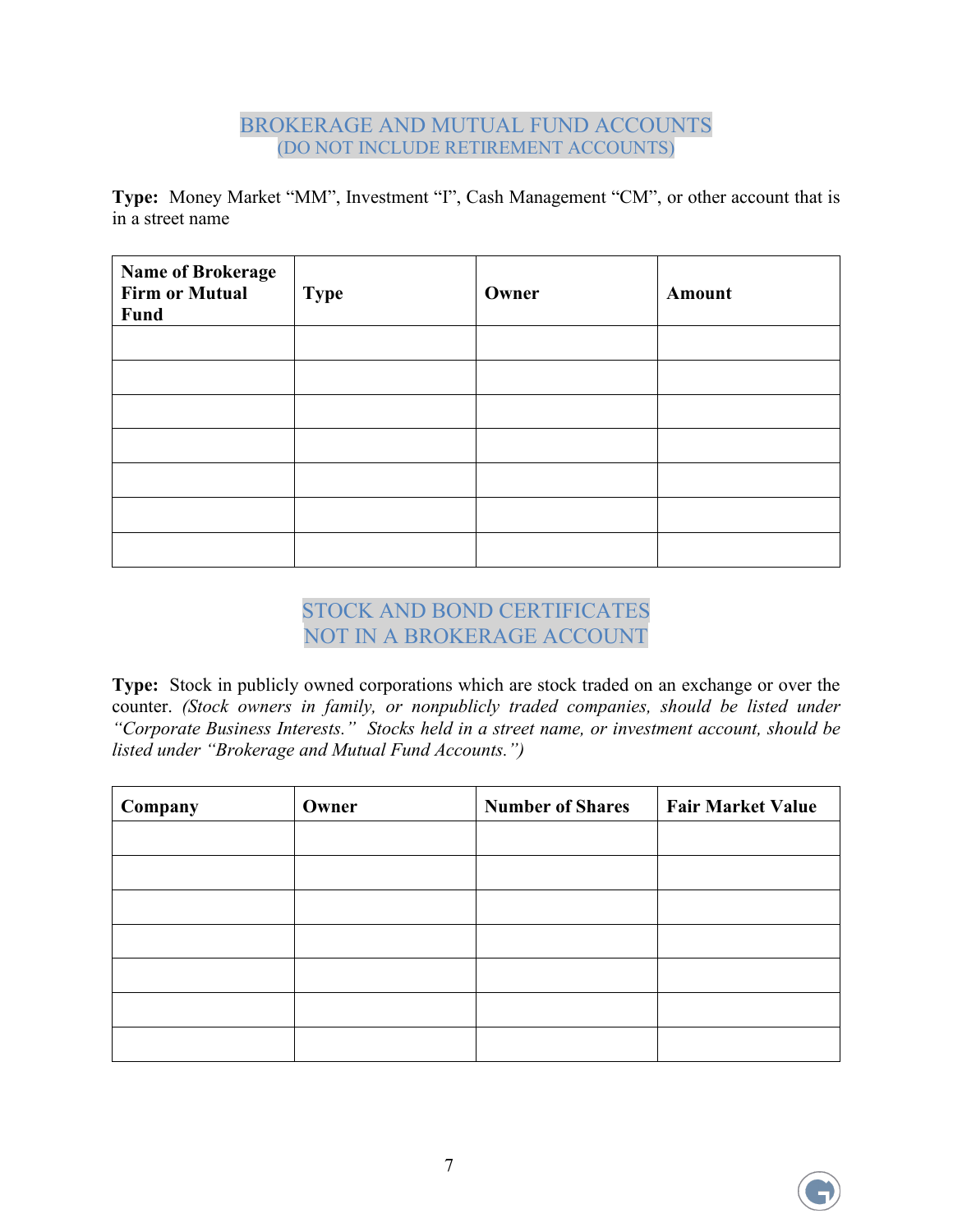## STOCK OPTIONS

| <b>ISO/NQSO</b> | Company | Owner | Number of<br><b>Shares</b> | <b>Current Stock</b><br>Price |
|-----------------|---------|-------|----------------------------|-------------------------------|
|                 |         |       |                            |                               |
|                 |         |       |                            |                               |
|                 |         |       |                            |                               |
|                 |         |       |                            |                               |
|                 |         |       |                            |                               |

#### TRUST DEEDS, NOTES, AND OTHER RECEIVABLES

**Type:** Mortgages or promissory notes payable to you; other monies owed to the decedent.

| <b>Name of Debtor</b> | Date Due | <b>Owed To</b> | Payment<br>(mo/yr) | <b>Current</b><br><b>Balance</b> |
|-----------------------|----------|----------------|--------------------|----------------------------------|
|                       |          |                |                    |                                  |
|                       |          |                |                    |                                  |
|                       |          |                |                    |                                  |
|                       |          |                |                    |                                  |

## PARTNERSHIP AND LLC INTERESTS

**Type:** General/Limited Partnerships and Limited Liability Companies. *(Please state the percentage interest you have in the partnership.)* 

| Partnership<br><b>Name</b> | <b>General Partner</b> | Percentage Owned   Percentage Owned<br><b>Ltd Partner/Member</b> | Owner | <b>Net Value</b> |
|----------------------------|------------------------|------------------------------------------------------------------|-------|------------------|
|                            |                        |                                                                  |       |                  |
|                            |                        |                                                                  |       |                  |
|                            |                        |                                                                  |       |                  |

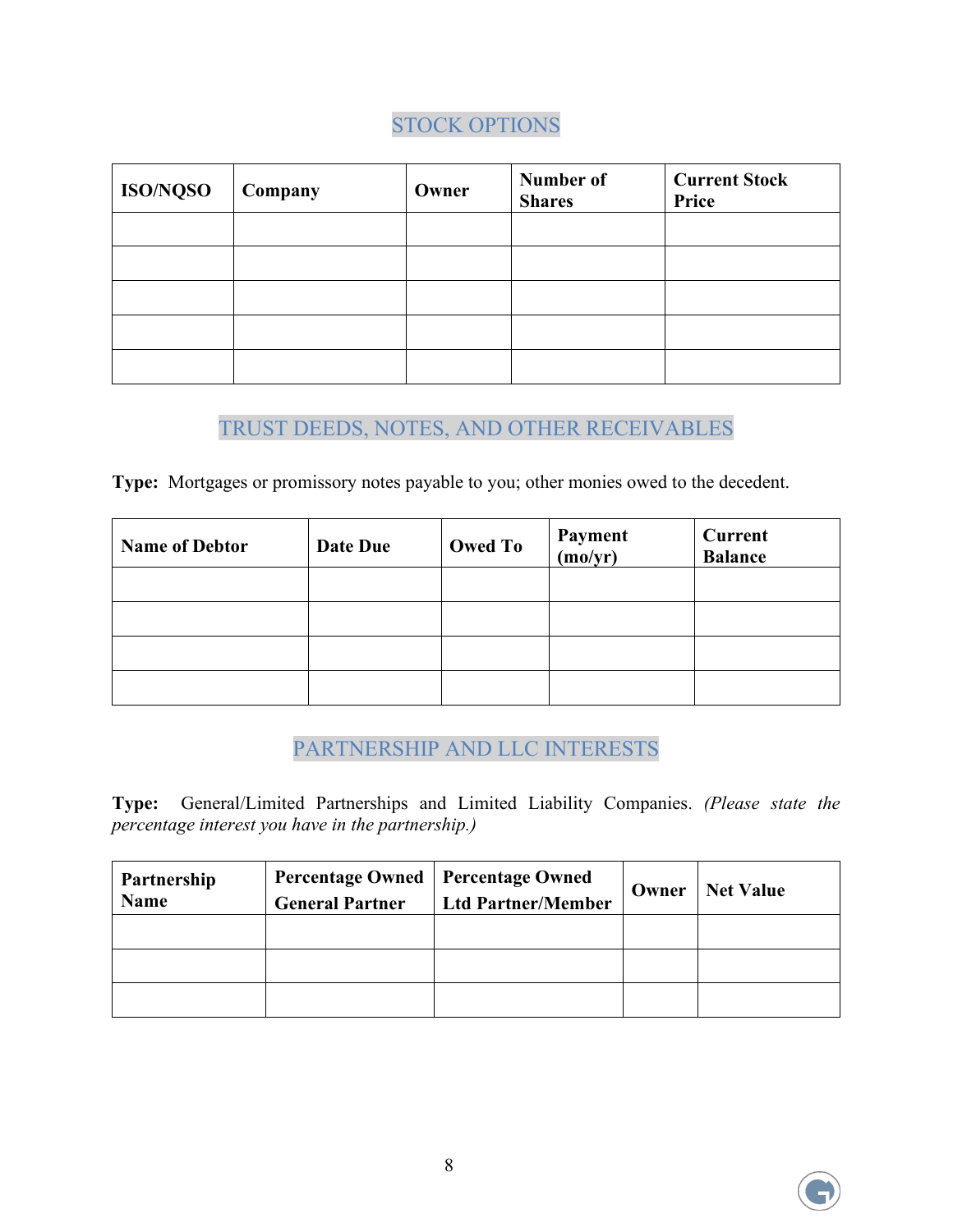### CORPORATE BUSINESS INTERESTS

**Type:** Privately owned (nonpublicly traded) stock. *(Please indicate if a Buy/Sell Agreement exists and, if stock is owned either JT or TC with someone other than spouse, please furnish name and relationship.)* 

| Company | <b>Number</b><br>of <sub>1</sub><br><b>Shares</b> | Buy/Sell<br>  Agreement<br>$\mathbf{Y}/\mathbf{N}$ | Percentage<br>Ownership | Owner | <b>Net Value</b> |
|---------|---------------------------------------------------|----------------------------------------------------|-------------------------|-------|------------------|
|         |                                                   |                                                    |                         |       |                  |
|         |                                                   |                                                    |                         |       |                  |
|         |                                                   |                                                    |                         |       |                  |

SOLE PROPRIETORSHIP BUSINESS INTERESTS

**Type:** All of the assets used by the decedent in a sole proprietorship type of business ownership.

| <b>Name of Business</b> | <b>Description of Business</b> | Owner | Value |
|-------------------------|--------------------------------|-------|-------|
|                         |                                |       |       |
|                         |                                |       |       |
|                         |                                |       |       |

#### FARM AND RANCH INTERESTS (ENTER LAND AND BUILDING VALUES IN REAL ESTATE)

**Type:** Livestock, machinery, leases, and all business assets. If the farm or ranch operation is owned by a corporation, partnership, or LLC, enter it in the appropriate section. If it is in the decedent's name, enter it here. Describe each asset.

| <b>Type</b> | Owner | Value |
|-------------|-------|-------|
|             |       |       |
|             |       |       |
|             |       |       |



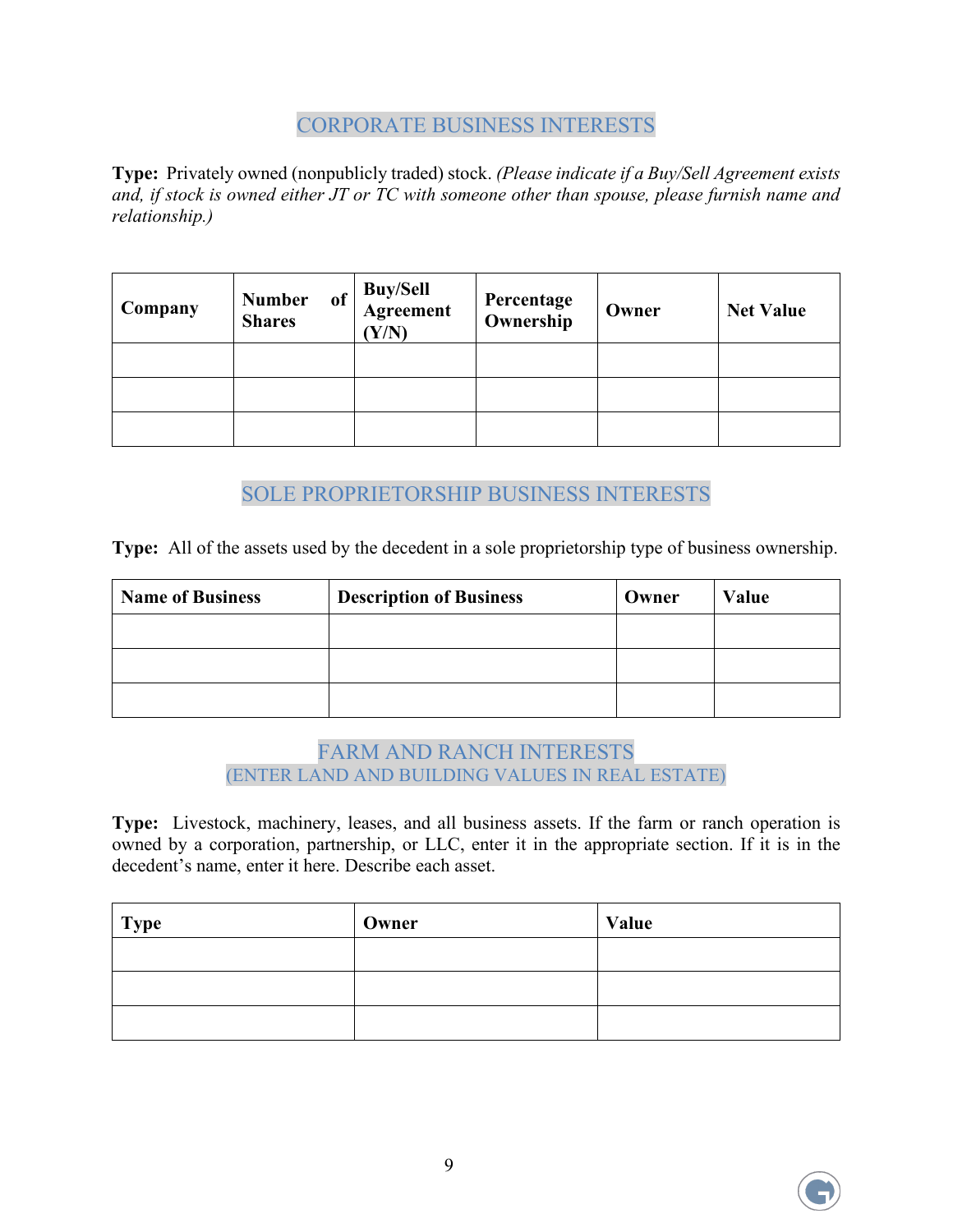## OIL, GAS, AND MINERAL INTERESTS

**Type:** Lease, overriding royalty, fee mineral estate, working interest, pooling agreement, etc.

| <b>Type</b> | Owner | Value |
|-------------|-------|-------|
|             |       |       |
|             |       |       |
|             |       |       |

## RETIREMENT ACCOUNTS

**Type:** Pension "P", Profit Sharing "PS", H.R. 10, IRA, SEP, 401(K), Roth.

| <b>Type</b> | Participant | Company | <b>Beneficiary</b> | Value |
|-------------|-------------|---------|--------------------|-------|
|             |             |         |                    |       |
|             |             |         |                    |       |
|             |             |         |                    |       |
|             |             |         |                    |       |
|             |             |         |                    |       |
|             |             |         |                    |       |

#### ANTICIPATED LAWSUIT JUDGMENT

**Type:** Anticipated money through a judgment in a lawsuit.

| <b>Type</b> | Amount |
|-------------|--------|
|             |        |
|             |        |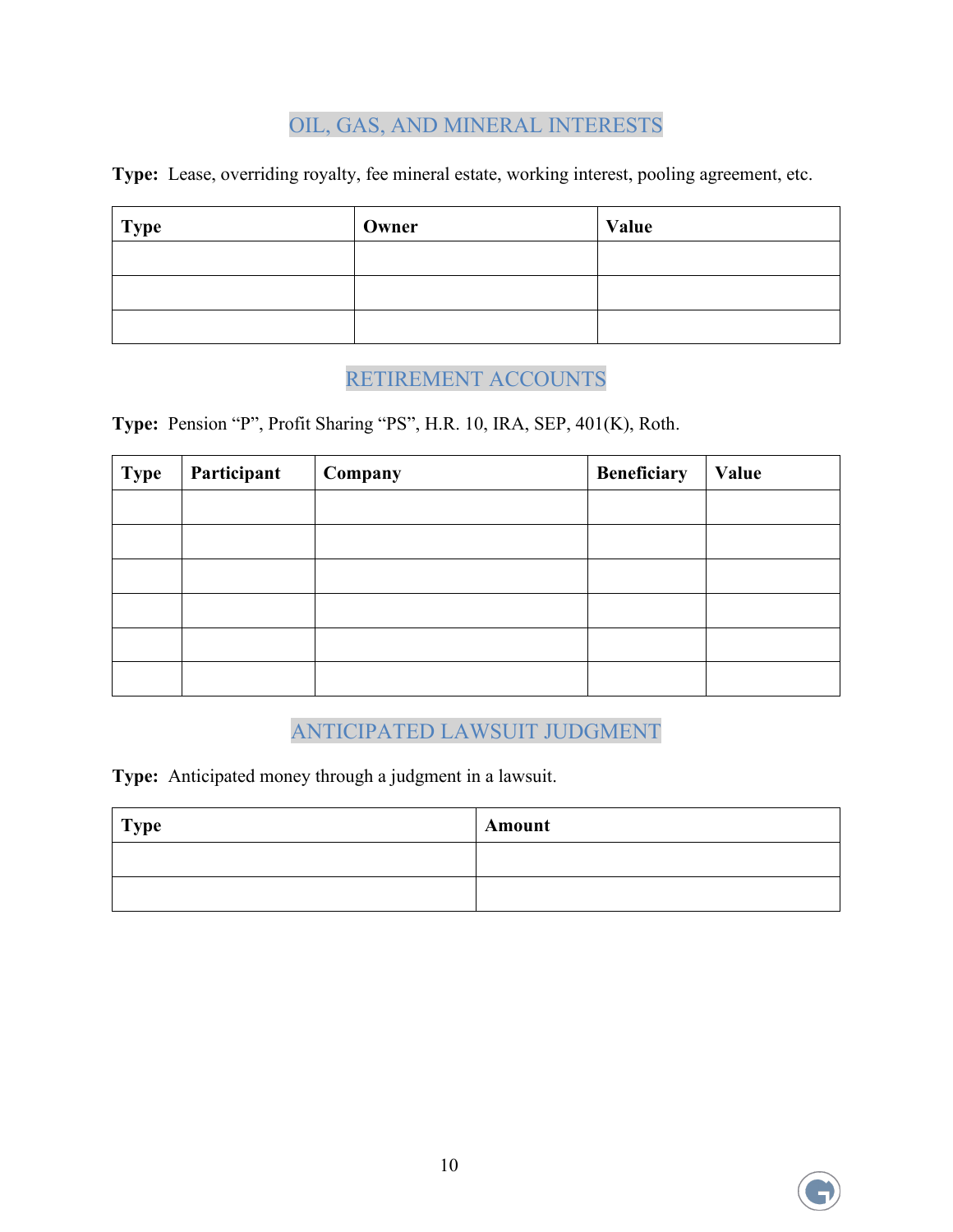## PERSONAL PROPERTY

**Type:** Major personal effects in excess of \$500.00, such as motor vehicles, boats, jewelry, collections, antiques, furs, and all other valuable nonbusiness personal property *(indicate type below and give a lump sum value for miscellaneous, less valuable items)* 

| <b>Type</b> | Owner | Value |
|-------------|-------|-------|
|             |       |       |
|             |       |       |
|             |       |       |
|             |       |       |
|             |       |       |
|             |       |       |
|             |       |       |
|             |       |       |
|             |       |       |
|             |       |       |
|             |       |       |
|             |       |       |
|             |       |       |

#### OTHER ASSETS

**Type:** Any property you have that does not fit into any listed category.

| Description | Value |
|-------------|-------|
|             |       |
|             |       |
|             |       |
|             |       |